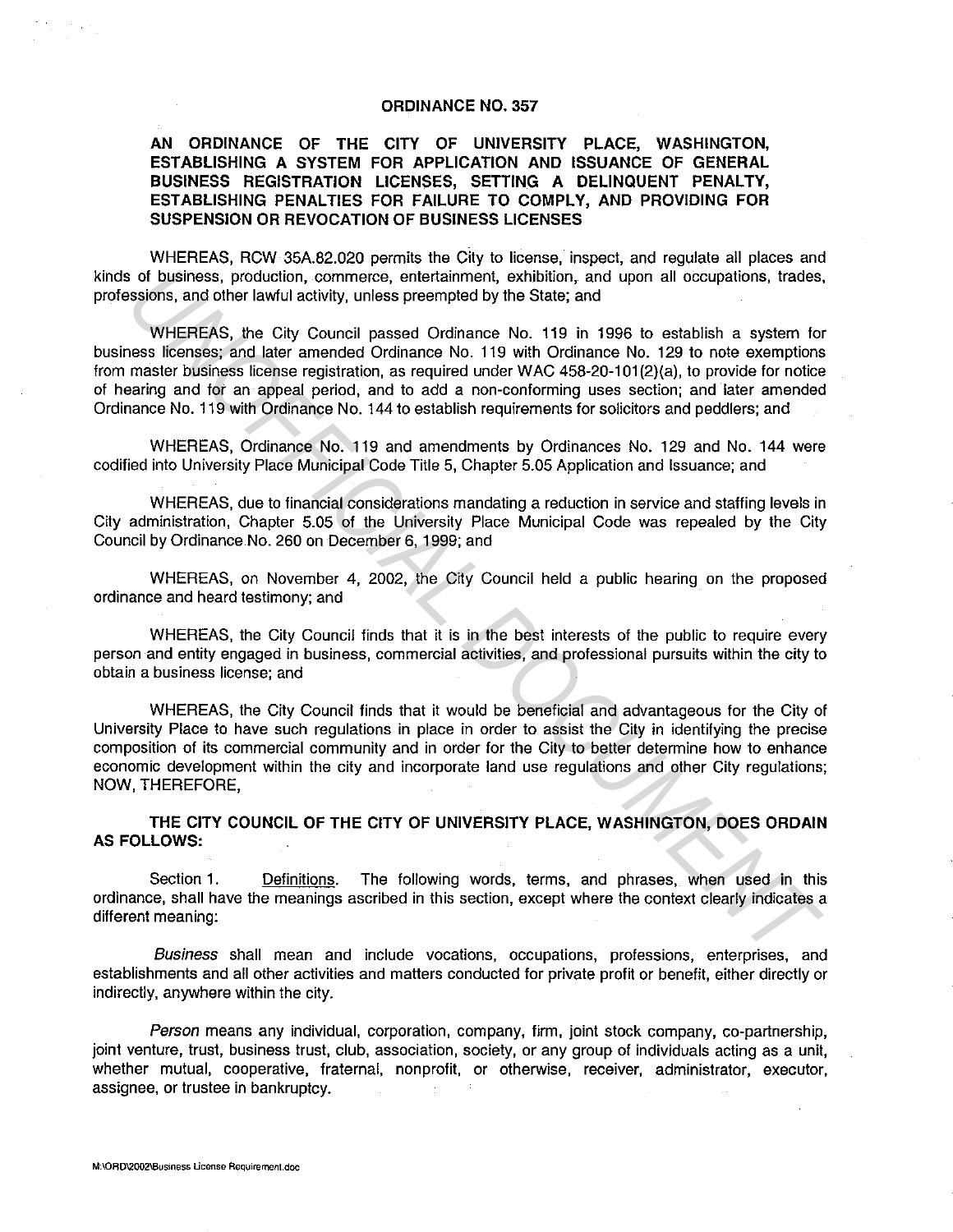Premises shall mean and include all lands, structures and places, and also any personal property which either is affixed to, or is used in connection with, any such business conducted on such premises.

 $\frac{1}{\epsilon}$ 

Section 2. Business License Required. No person shall transact, engage in or carry on any business, trade, profession, occupation, calling or activity without first having been issued a business license unless such activity is exempt as provided in Section 6.

Section 3. Separate Licenses Required. A separate business license shall be obtained for each separate location within the city at which the business is conducted. A separate business license shall be obtained for each different and discrete business conducted within the city by any person, even if located at the same premises as another licensed business.

Section 4. Change in Nature or Location of Business. Each business license shall authorize a particular type of business at the designated location. Any change in the nature of the business shall necessitate a new application for a business license. A change of location shall be reported in writing to the City Clerk within ten (10) days of the change and, if in compliance with zoning and business regulatory ordinances, the existing business license shall be transferred to the new location.

Section 5. Nonconforming Uses. Registration does not constitute vesting nor ratification of a nonconforming use. The purpose of this ordinance is to identify and register businesses which are active in the city. Identification is necessary to protect public health, safety and welfare of the community. The issuance of a business license by the City does not constitute either approval of a business or the use of any particular parcel in the city for a business purpose. By issuing a business license, the City shall not be precluded from taking enforcement action against any use which is not authorized in the zone in which it is occurring. The procurement of a business license does not vest the licensee with any rights to continue a nonconforming use. From separate location when the city at which in business is conculated. A separate business condition and all be obtained for each different and discrete business conducted within the city by any person, ever<br>all the stam

Section 6. Exemptions. The following shall be exempt from the provisions of this ordinance:

A. Casual or isolated sales made by persons who are not engaged in the on-going business of selling the type of property involved, providing that not more than four (4) such sales events are made during any tax year.

B. All businesses which are exempt from master business license registration under WAC 458-20-101 (2)(a) that:

- (1) Earn less than \$12,000/year, and
- (2) Do not have a business name, and
- (3) Have no employees, and
- (4) Are not required to collect or pay to the Department of Revenue retail sales tax or any other tax or fee that the Department is authorized to administer and/or collect.

C. Minors engaged in baby-sitting, delivery of newspapers, lawn mowing, car washing, and similar activities.

D. Any instrumentality of the United States, State of Washington, or any political subdivision thereof, with respect to the exercise of governmental functions.

E. All special events sponsored by the City, but not to include participating commercial peddlers.

F. Non-profit organizations, including but not limited to religious, civic, charitable, benevolent, non-profit, cultural or youth organizations.

2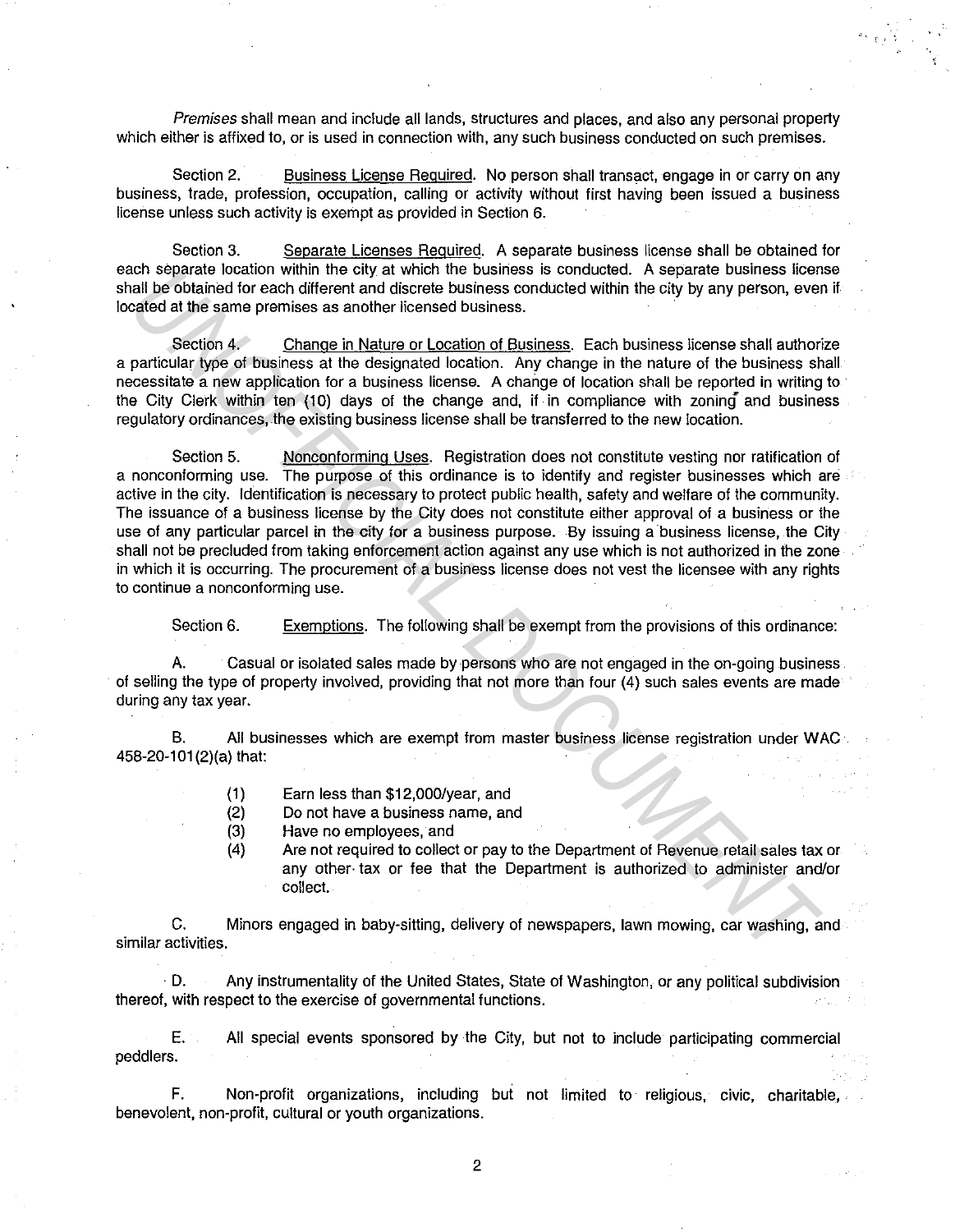Section 7. Processing Procedure. The City Clerk shall issue registrations in the name of the City to all persons qualified under the provisions of this article and shall:

A. Adopt all forms and prescribe the information required to implement this ordinance.

B. Submit all applications to the Community and Economic -Development Department, Planning Division and Building Division; the Police Department; and/or the Fire District as necessary for their endorsements as to compliance by applicant with all City regulations which they have the duty of enforcing.

C. Notify any applicant of the acceptance or rejection of the application and shall, upon denial of any registration, state in writing the reason for rejection and the process for appeal.

D. Deny any application for registration upon written findings that the granting would be detrimental to public peace, health, or welfare, or that such application for registration is not in compliance with any applicable City regulation.

E. When any such registration is denied, the applicant may appeal such decision to the Hearing Examiner pursuant to the process described in Section 19.

F. When a registration issuance is denied as well as any action instituted by the applicant to compel its issuance, such applicant shall not engage in the business for which the registration was refused unless or until the registration is issued pursuant to an administrative or judicial judgment.

Section 8. License Fees. The annual license fees for businesses shall be set by resolution of the City Council. The license fee for any new business that commences operations from a fixed address within the City on or after October 1<sup>st</sup> of any given year shall be set at one-half of the applicable annual license fee.

Section 9. Inspections - Right of Entry. The City Clerk or designee or authorized representative of the Community and Economic Development Department, specifically including the Building Official or Inspector, the Code Enforcement Officer, the Police Department, or the Fire District, are authorized to make such inspections of licensed premises and take such action as may be required to enforce the provisions of any business license or regulation ordinance. C. Notify any applicant of the acceptance or rejection of the application and shall, upon<br> **US** C. Notify any application to the acceptance or rejection of the application and shall, upon<br>
in distribution, state in writin

Section 10. Term of License. All business licenses shall be effective for the calendar year of issuance. Licenses issued during a given calendar year shall be effective from the date of issue until December 31 of the same year. Unless renewed, as provided in this ordinance, each business license shall expire and be of no force or effect on January 1 of the following year, unless sooner revoked as provided in this ordinance.

Section 11. Renewal of License. All business licenses shall be renewed on or before January 1 of the calendar year of issuance, if the business is to be continued. Application for renewal shall be made on forms prescribed by the City Clerk.

Section 12. Posting of License. It shall be unlawful for any person to engage in business at any location within the city without posting and displaying, prominently and in clear view, the valid business license authorizing such business at such location.

Section 13. Penalty for Late Application. Any applicant or licensee who fails to make application for an original business license, or for renewal of an existing business license, prior to January 30 of the applicable year, shall be subject to the following penalties:

3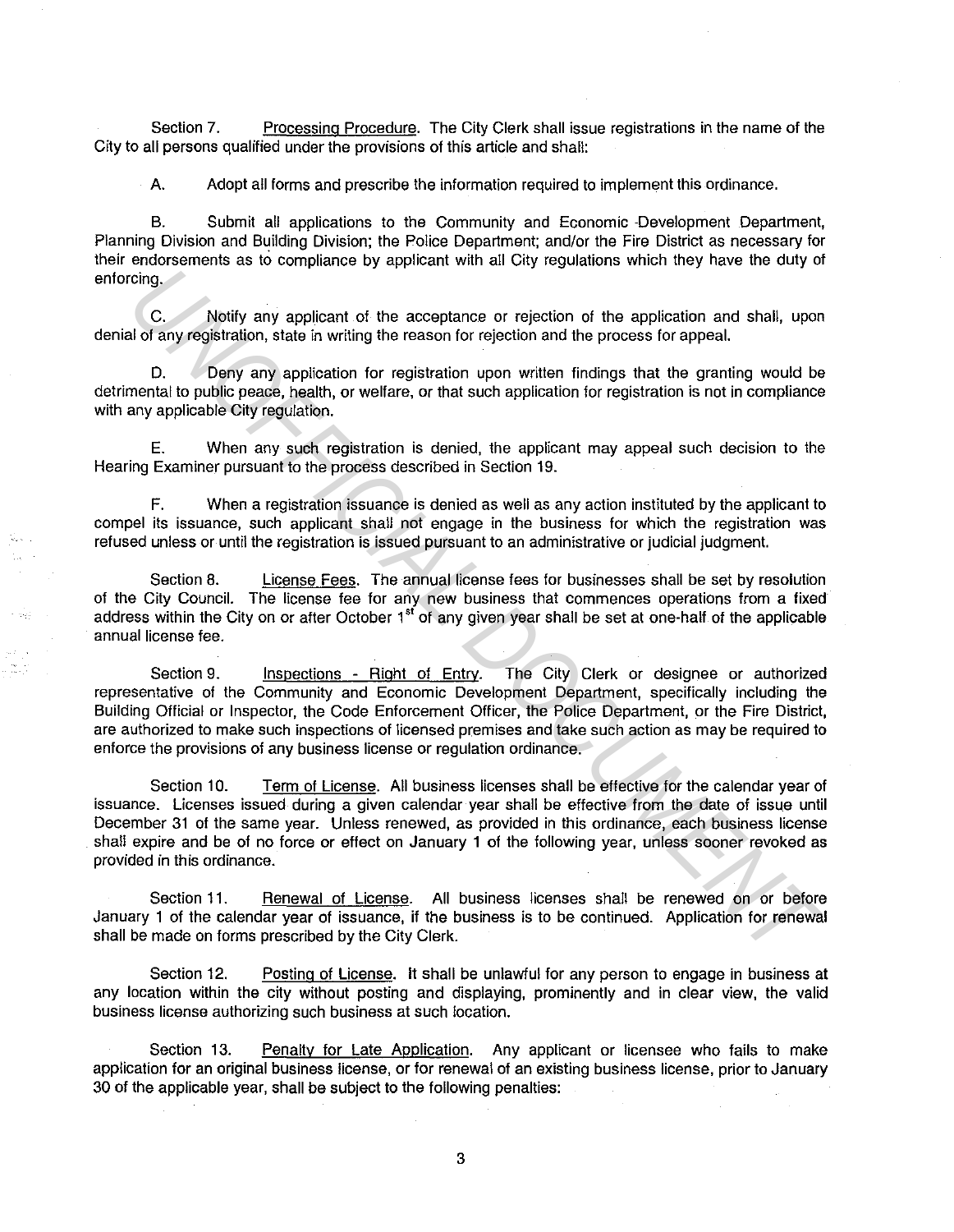A. Delinquent from one (1) to thirty (30) days inclusive: a penalty of one-quarter of the applicable license fee.

I

- B. Delinquent from thirty-one (31) days to sixty (60) days inclusive: a penalty of one-half of the applicable license fee.
- C. Delinquent from sixty-one (61) to ninety (90) days inclusive: a penalty of three-quarters the applicable license fee.
- D. Any delinquency exceeding ninety (90) days shall be a misdemeanor.

Section 14. Penalties and Legal Remedies.

A. Criminal Penalties. Any person who operates a business in the City of University Place without a valid business license shall be guilty of a misdemeanor and upon conviction thereof, be punished as provided in RCW 9A.20.021(3).

B. Civil Penalties. Any person who fails to comply with the provisions of this ordinance is, in addition to any criminal penalties, subject to a maximum civil penalty of \$500 for each day or portion of the day that the violation continues.

C. Other Legal Remedies. Nothing in this article limits the right of the City to pursue other lawful, criminal, civil or equitable remedies to abate, discontinue, correct or discourage unlawful acts under or in violation of this article.

Section 15. Mailing of Notices. Any notices required by this ordinance to be mailed to any registrant or applicant shall be sent by ordinary mail, addressed to the address of the registrant or applicant, as shown by the records of the City Clerk; or if no such address is shown, to such address the City Clerk is able to ascertain by reasonable effort. Failure of the registrant or applicant to receive such mail notice shall not release the registrant or applicant from any fees or penalties thereon, nor shall such failure operate to extend any time limit set by the provisions of this article. Sociion 14. Penalties and Legal Hermodies.<br>And a critimal Penalties and Legal Hermodies.<br> **A** critimal Penalties and the pullty of a misdemeanor and upon conviction thereof, in<br>
thout a valid business license shall be guil

Section 16. Revocation: Suspension: Denial. A registration issued under this ordinance may be revoked, suspended, or denied for any one or more of the following reasons:

A. Failure to comply with any federal, state, or local laws or regulations;

B. Failure to comply with any of the terms and conditions imposed by the City on the issuance of the registration;

C. Failure to operate the business or activity in accordance with any federal, state or local law or regulation;

. D. Conduct of the business or activity in a manner which endangers the public health, welfare, or safety;

E. When the registration was procured by fraud or false representation of facts;

F. When the registration was issued through mistake or inadvertence;

G. When the registration application contains false or misleading statements, evasions or suppression of material facts.

Section 17. Effect of Registration Denial, Revocation or Suspension. If any registrant has a business registration denied or revoked for any reason, a new business registration shall not be granted to the registrant and/or any entity in which the registrant has an ownership interest for a minimum period of one (1) year from the date of such denial or revocation, and all business activity shall immediately

4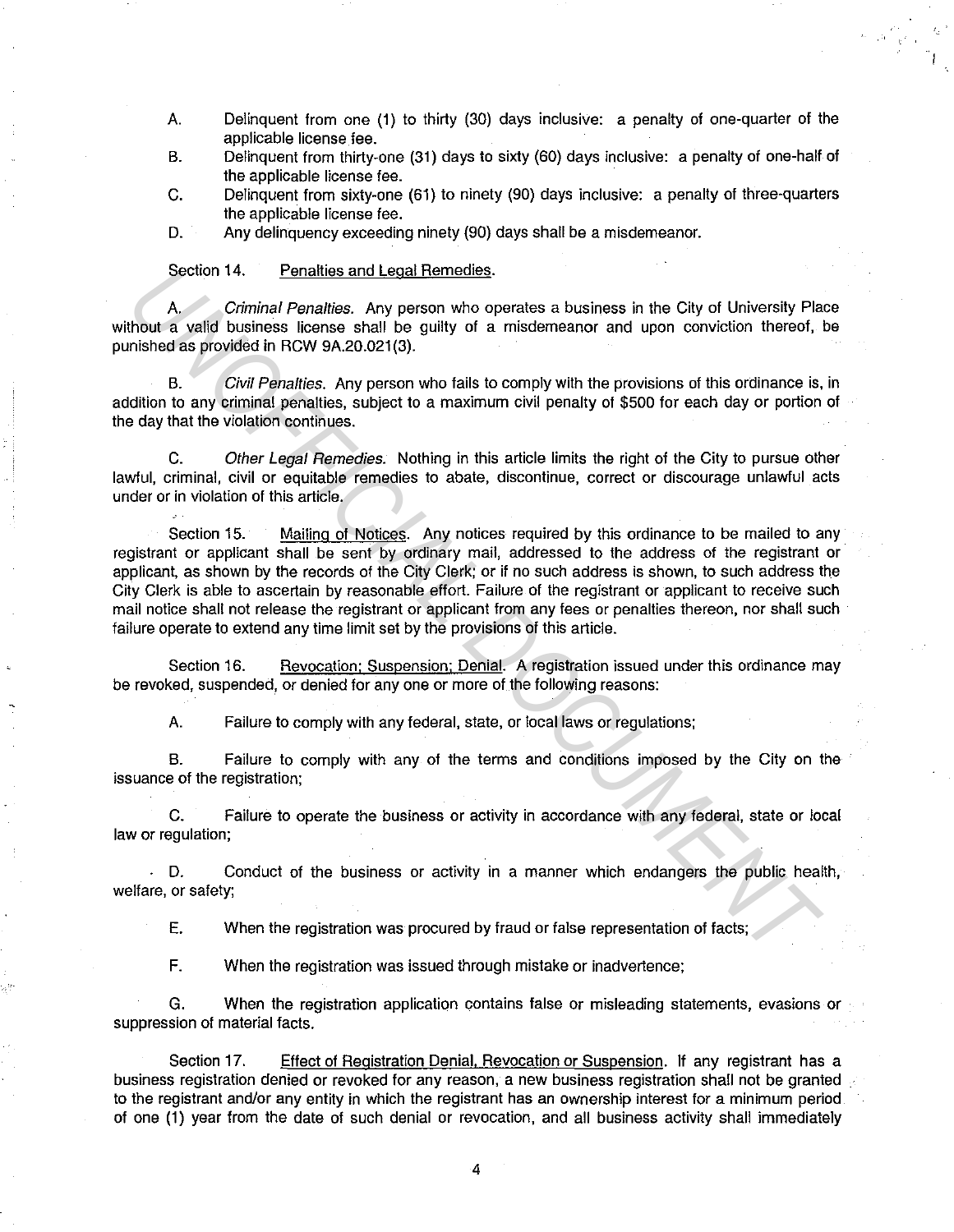cease from the date of such denial or revocation. The City Clerk may suspend a license for no more than six (6) months. During the period of any suspension, all business activity shall cease.

Section 18. Notice of Hearing. Prior to suspension or revocation of a registration under this ordinance, the registrant shall be notified in writing of the grounds for suspension or revocation of the registration. Deposit in the U.S. Mail with postage prepaid of the Notice of Suspension or Revocation by the City Clerk shall constitute compliance with this section. Suspension or revocation of the registration shall occur ten (10) days after the date of the mailing of the notice of suspension or revocation of the notice of suspension or revocation unless such action is appealed by registrant in the manner described in this ordinance.

Section 19. Appeal Period. A registrant under this article must appeal the decision for revocation, suspension, or denial within ten (10) days of the mailing of the notice of revocation, suspension, or denial by filing a notice of appeal with the City Clerk. Upon receipt by the City Clerk of the appeal notice, a hearing shall be held before a hearing examiner designated by the City. Notice of the hearing shall be given to the appellant at least ten (10) days prior to the hearing. At such hearing, the appellant shall be entitled to be heard and introduce evidence on his or her own behalf.

Section 20. Decision of the Hearing Examiner. The decision of the Hearing Examiner shall be rendered within five (5) days of the close of the hearing. The decision shall be in writing and shall:

A, Affirm the City Clerk's decision; or

B. Revise or modify the City Clerk's decision.

Section 21. Aopeal to the Superior Court. The decision of the Hearing Examiner is final unless an appeal of the decision of the Hearing Examiner is filed with Superior Court within twenty-one (21) calendar days from the date the Hearing Examiner's decision was personally served upon or was mailed to the appellant. The decision for suspension or revocation of a license under this ordinance shall be stayed during administrative and judicial review, but refusal to issue an initial license shall not be stayed.

Section 22. Emergencv Suspension. In the event of conduct or activities which create an eminent risk of harm to public health, safety or welfare, the registration of such business may be summarily suspended upon notice to the registrant, provided that the registrant shall be entitled to a hearing before a hearing examiner designated by the City upon a written appeal being filed with the City Clerk by the registrant within ten (10) days of the registration suspension. In the event of an appeal by registrant, a hearing shall be provided within ten (10) days of notice of appeal. The provisions of sections 19 and 20 shall apply to any appeal of the Hearing Examiner decision regarding emergency suspensions. **Exaction 19.**<br>
Section 19. Appeal Period. A regletrant under this article must appeal the decision for<br>
station, surepaison, or denial white left of the period with the Chy Clerk. Upon receipt by the Chy Clerk of the<br>
an

Section 23. Severability. If any section, sentence, clause or phrase of this ordinance shall be held to be invalid or unconstitutional by a court of competent jurisdiction, such invalidity or unconstitutionality shall not effect the validity or constitutionality of any other section, sentence, clause or phrase of this ordinance.

Section 24. Publication and Effective Date. A summary of this ordinance consisting of its title shall be published in the official newspaper of the City. This ordinance shall take effect on January 1, 2003.

PASSED BY THE CITY COUNCIL ON NOVEMBER 18, 2002.

<sup>{</sup>an Brooks, Mayor